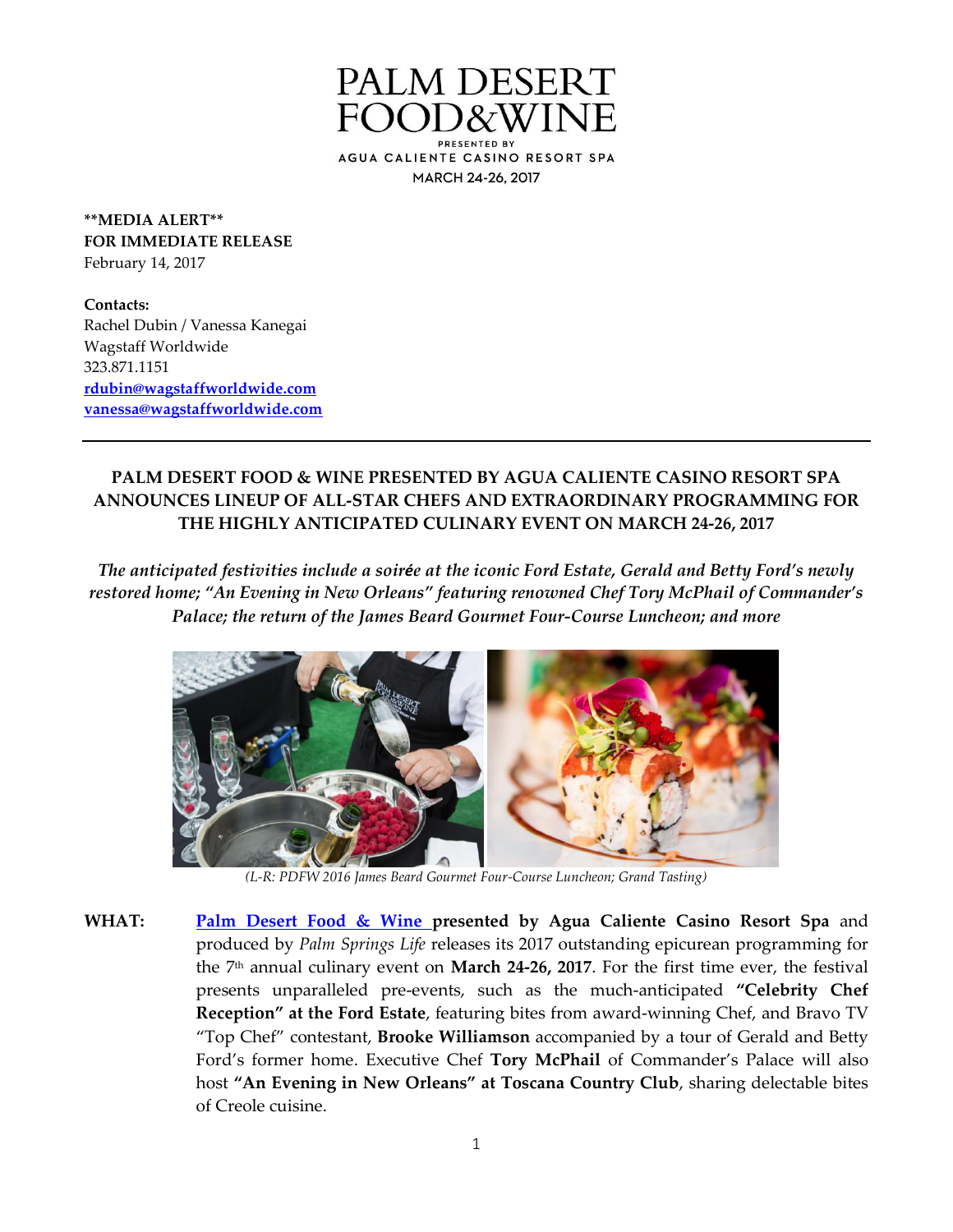The festivities begin on Friday, March 24, 2017 at The Gardens on El Paseo with an afternoon reflecting the pinnacle of culinary excellence, a **James Beard Gourmet Four-Course Luncheon** featuring emcee and distinguished food expert, critic, and author **Gail Simmons**. Served in an elegant setting, the luncheon will be beautifully prepared by four standout chefs, including "Top Chef" fan favorite, **Casey Thompson;** James Beard award-winner **Gale Gand;** Commander's Palace Executive Chef and James Beard award-winner **Tory McPhail;** and Craveable Hospitality Group's Executive Pastry Chef **Zac Young.** The events continue with grand tastings and demonstrations from some of the country's best culinary talent, such as **Aarti Sequeira**, host of Food Network's "Aarti Party" and Season 6 winner of "Food Network Star"; and **Brent Ridge and Josh Kilmer-Purcell,** founders of "Beekman 1802," reality TV show personalities, and cookbook and memoir authors; among others.

The event will feature exceptional tastings, lunches, cookbook signings, and demonstrations (with more to be announced soon), including:

- **"An Evening in New Orleans" at Toscana Country Club,** where Chef Tory McPhail will kick start the revelry on Thursday, March 23
- **James Beard Gourmet Four-Course Luncheon** on Friday, March 24 with emcee Gail Simmons, food expert, *Food & Wine* Special Projects Director, and judge on Bravo's *Top Chef*
- **"Celebrity Chef Reception" at the Ford Estate** on the evening of Friday, March 24, where guests can meet and mingle with Gail Simmons and indulge in a oneof-a-kind meal expertly prepared by Brooke Williamson, along with a tour of the restored home
- **Two Days of Grand Tastings** on Saturday, March 25 and Sunday, March 26, featuring tastings from 42 celebrated restaurants plus demonstrations from excellent culinary talent, and wines poured from over 60 vintners

On sale now, tickets for individual events range from \$35-200, with additional package and VIP options. Please continue to visit [palmdesertfoodandwine.com](http://www.palmdesertfoodandwine.com/index.html) for updates and details on full programming of events, chefs, wineries, sommeliers, and breweries participating at the 7th Annual Palm Desert Food & Wine presented by Agua Caliente Casino Resort Spa.

Palm Desert Food & Wine will donate 35 meals for every festival ticket purchased to Coachella Valley's FIND Food Bank, which provides food and essentials to those in need throughout the community.

| WHEN:           | Friday, March 24 through Sunday, March 26, 2017                                                      |
|-----------------|------------------------------------------------------------------------------------------------------|
| WHERE:          | Palm Desert's iconic shopping district The Gardens on El Paseo in the<br>Ferguson Grand Tasting Tent |
| <b>TICKETS:</b> | Tickets are available for purchase by visiting:                                                      |